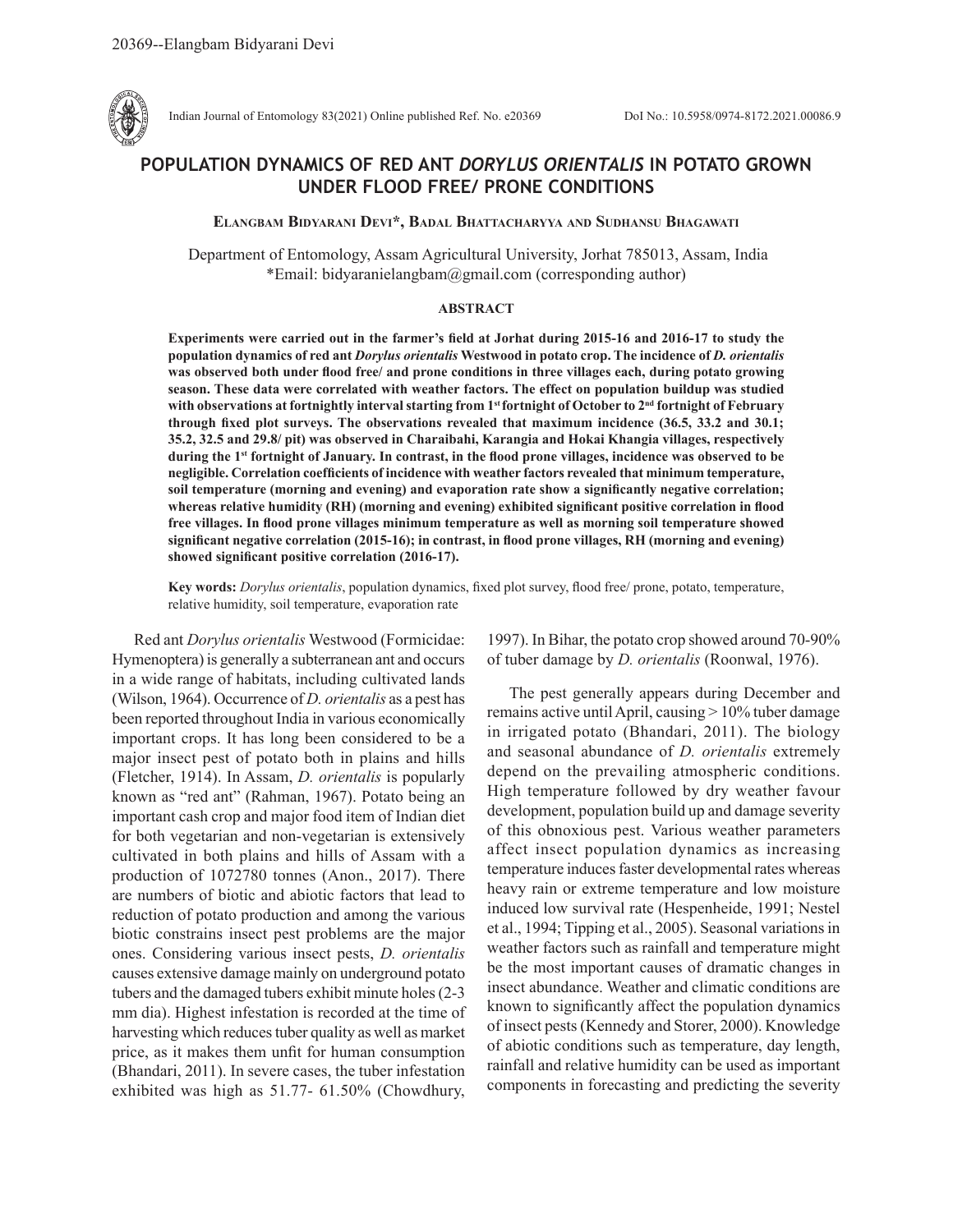of insect pests (Milford and Dugdale, 1990). This study explores the population dynamics of *D. orientalis* in potato crop grown under flood free and flood prone conditions and its correlates the incidence with weather factors.

## **MATERIALS AND METHODS**

The experiments were carried out in the farmer's field of Charaibahi, Karangia, Hokai Khangia, Karatipar, Kartik chapori and Aruna chapori villages, Jorhat, Assam during 2015-16 and 2016-17. The population dynamics was studied under both flood free and flood prone conditions in potato growing fields. For this, five pits/village (size: 30 cm  $\times$  30  $cm \times 30$  cm) were dug randomly through fixed plot survey and the population of red ants were counted. Observations was recorded at fortnightly interval from October to February in six villages, three each in both the conditions. Meteorological parameters *viz*., temperature (maximum and minimum), soil temperature (morning and evening), relative humidity (morning and evening), total rainfall, number of rainy days, bright sunshine hours (BSSHs) and evaporation rate during the period of investigation were collected from the Meteorological Observatory of the Department of Agrometeorology, Assam Agricultural University, Jorhat. Influence of these factors on *D. orientalis* was assessed by correlation and regression analysis. A simple correlation analysis was made between the mean incidence of *D. orientalis* with weather factors to find out their influence.

### **RESULTS AND DISCUSSION**

Population dynamics of red ant *D. orientalis* studied in six villages (3 flood free and flood prone each) in potato growing fields during 2015-17 is depicted in Table 1. The buildup of *D. orientalis* was observed from 1<sup>st</sup> fortnight of November to 2<sup>nd</sup> fortnight of February. The incidence was observed from the  $1<sup>st</sup>$  fortnight of November, 2015 with a very low population of 8.6, 7.2 and  $5.00$ / pit; 7.8, 6.2 and  $5.5$ / pit during the 1<sup>st</sup> fortnight of November 2016 in Charaibahi, Karangia and Hokai Khangia villages, respectively under flood free conditions. The peak incidence was in the  $1<sup>st</sup>$  fortnight of January, 2016 with a mean of 36.5, 33.2 and 30.1/ pit in Charaibahi, Karangia and Hokai Khangia villages, respectively; 35.2, 32.5 and 29.8/ pit was observed in all the flood free villages during  $1<sup>st</sup>$  fortnight of January, 2017. The incidence showed a gradual decreasing trend from the 2nd fortnight of January. However, very negligible counts were observed in all the three flood

| Month                   | Observation               |              |                 |              |                              |                                                         | Incidence or counts/30 $cm3$                     |           |                  |                                                                   |                      |                         |          |
|-------------------------|---------------------------|--------------|-----------------|--------------|------------------------------|---------------------------------------------------------|--------------------------------------------------|-----------|------------------|-------------------------------------------------------------------|----------------------|-------------------------|----------|
|                         |                           |              |                 |              | Flood free villages          |                                                         |                                                  |           |                  | Flood prone villages                                              |                      |                         |          |
|                         |                           |              | Charaibahi      |              | Karangia                     | Hokai Khangia                                           |                                                  | Karatipar |                  | Kartik chapori                                                    |                      | Aruna chapori           |          |
|                         |                           |              | 2015-16 2016-17 | 2015-16      | 2016-17                      | 2015-16                                                 | 2016-17                                          | 2015-16   | 2016-17          | 2015-16                                                           | 2016-17              | 2015-16                 | 2016-17  |
| <b>October</b>          | 1st Fortnight             |              |                 | $_{\rm 0.0}$ | 0.0                          | $\overline{0}$ .                                        | 0.0                                              | 0.0       | 0.0              | 0.0                                                               | 0.0                  | 0.0                     | 0.0      |
|                         | 2 <sup>nd</sup> Fortnight |              |                 | 0.0          | 0.0                          | $rac{0}{5}$ .0                                          |                                                  |           | $\overline{0.0}$ | 0.0                                                               | 0.0                  | 0.0                     |          |
| November                | 1st Fortnight             |              | 7.8             |              | 6.2                          |                                                         |                                                  | 0.0       | $\overline{0.0}$ | $\overline{0}$ .                                                  | 0.0                  | 0.0                     | 0.0      |
|                         | $2nd$ Formight            | 0.4          | $\frac{1}{2}$   |              |                              |                                                         |                                                  | 0.0       | 0.0              | $0.0\,$                                                           | 0.0                  |                         | 0.0      |
| December                | 1st Fortnight             |              |                 |              |                              |                                                         |                                                  |           | $\overline{0}$ . |                                                                   | 0.0                  |                         |          |
|                         | 2 <sup>nd</sup> Fortnight |              |                 |              |                              |                                                         |                                                  |           |                  |                                                                   |                      |                         |          |
| January                 | 1st Fortnight             |              |                 |              |                              |                                                         |                                                  |           |                  |                                                                   | $24,000$<br>$24,000$ | $0.001100$<br>$0.01100$ | 0.885100 |
|                         | 2 <sup>nd</sup> Fortnight |              |                 |              |                              |                                                         |                                                  |           |                  |                                                                   |                      |                         |          |
| February                | 1st Formight              | 225523452333 |                 |              | 1933<br>1935<br>1936<br>1936 | $6.1$<br>$16.5$<br>$17.7$<br>$18.6$<br>$17.2$<br>$17.2$ | 0 5 5 8 9 4 8 9 9 10 11<br>0 5 6 9 5 9 9 9 10 11 |           |                  | $\begin{array}{c} 0.8 \\ 0.8 \\ 0.1 \\ 0.0 \\ 0.0 \\ \end{array}$ |                      |                         |          |
|                         | 2 <sup>nd</sup> Fortnight |              | $\frac{8.6}{2}$ |              |                              |                                                         |                                                  | 0.0       | 0.0              |                                                                   | 0.0                  | 0.0                     |          |
| *Mean of 5 observations |                           |              |                 |              |                              |                                                         |                                                  |           |                  |                                                                   |                      |                         |          |

Table 1. Incidence of *D. orientalis/* 30 cm<sup>3</sup> - in flood free/ prone areas (2015-16, 2016-17) Table 1. Incidence of *D. orientalis/* 30 cm3 - in flood free/ prone areas (2015-16, 2016-17)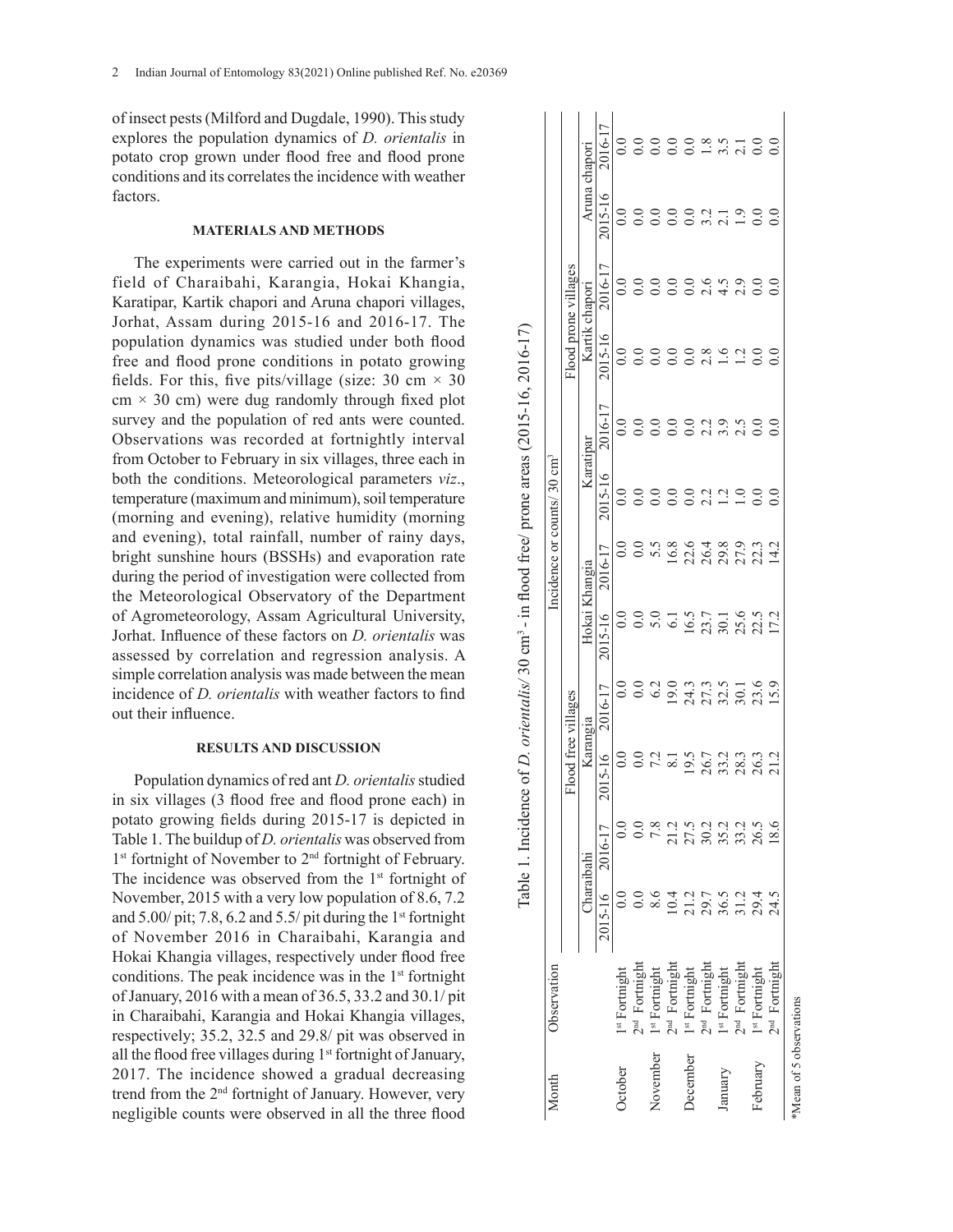prone villages (Karatipar, Kartik Chapori and Aruna chapori) as compared to flood free villages. Maximum numbers of red ants in flood prone areas observed was 2.2, 2.8 and 3.2/ pit in Karatipar, Kartik Chapori and Aruna Chapori villages, respectively during the 2nd fortnight of December, 2015; 3.9, 4.5 and 3.5/ pit during the 2nd fortnight of December, 2016 where only negligible counts were obtained. Earlier reports reveal that the chronically flood affected areas on the two sides of the river Brahmaputra were free from red ant infestation (Khaund, 1979).

The correlation of weather factors such as temperature (maximum and minimum), soil temperature (morning and evening), relative humidity- RH (morning and evening), total rainfall, number of rainy days, bright sunshine hours and evaporation rate with incidence of ants during 2015-17 is depicted in Table 2. These reveal that morning RH ( $r = 0.869**$  and  $r = 0.840**$ in Charaibahi,  $r = 0.868**$  and  $r = 0.849**$  in Karangia and  $r = 0.859**$  and  $r = 0.850**$  in Hokai Khangia villages) during 2015-16 and 2016-17 and evening RH  $(r = 0.577*$  and  $r = 0.649*$  in Charaibahi,  $r = 0.599*$  and  $r = 0.688*$  in Karangia and  $r = 0.625*$  and  $r = 0.660*$ in Hokai Khangia villages) showed significant positive correlation, in all the three flood free villages. Minimum temperature showed significant negative correlation in Charaibahi (r = **-**0.922\*\* and r = -0.906\*\*), Karangia (r **= -**0.916\*\* and r = -0.899\*\*) and Hokai Khangia (r  $= -0.910**$  and  $r = -0.899**$ ) villages, respectively. Similarly, a negative and significantly relation with morning soil temperature in Charaibahi (r = **-**0.942\*\* and  $r = -0.948**$ ), Karangia ( $r = -0.936**$  and  $r =$ -0.940\*\*) and Hokai Khangia villages (r = **-**0.926\*\* and  $r = -0.937**$ ), evening soil temperature ( $r =$ **-**0.945\*\* and r = -0.928\*\* in Charaibahi, r = **-**0.940\*\* and  $r = -0.915**$  in Karangia and  $r = -0.927**$  and  $r =$ -0.915\*\* in Hokai Khangia villages) and evaporation rate ( $r = -0.861**$  and  $r = -0.870**$  in Charaibahi,  $r =$ **-**0.862\*\* and r = -0.879\*\* in Karangia and r = **-**0.863\*\* and  $r = -0.875**$  in Hokai Khangia villages) were observed.; however, maximum temperature  $(r = -0.775^*)$ in Charaibahi, r =  $-0.726*$  in Karangia, r = 0.718<sup>\*</sup> in Hokai Khangia villages) showed negative correlation but bright sunshine hours ( $r = 0.811*$  in Charaibahi, r  $= 0.812*$  in Karangia and  $r = 0.797*$  in Hokai Khangia villages showed positive correlation.

Data in Table 2 reveal that minimum temperature showed significant negative correlation in all the three flood prone villages *viz.*, Karatipar (r = **-**0.687\*\*), Kartik Chapori ( $r = -0.693**$ ) and Aruna Chapori ( $r =$  **-**0.784\*\*) villages. Similarly, morning soil temperature had significant negative correlation in Karatipar (r = **-**0.617\*), Kartik Chapori (r = **-**0.624\*) and Aruna Chapori (r = **-**0.636\*) villages during 2015-16. Morning RH ( $r = 0.711*$  in Karatipar,  $r = 0.711*$  in Kartik Chapori and  $r = 0.711*$  in Aruna Chapori villages and evening RH ( $r = 0.895**$  in Karatipar,  $r = 0.893**$ in Kartik chapori and  $r = 0.899**$  in Aruna chapori villages during 2016-17. The significant relationship between *D. orientalis* incidence and weather factors was also subjected to regression analysis. These results are in accordance with the findings of Kishore et al. (1989) who observed that the weather between 44 and 51 standard weeks with weekly maximum and minimum temperatures ranging respectively, between 26°C-31.4°C and 10.4°C-17.1°C with 80.0-90.0% morning and 37.0-49.0% RH with no rains in between had jointly favoured the multiplication of *D. orientalis*  on potato. Similarly, high temperature and dry weather was also found to favour their population buildup (Kishore et al. 1990).

#### **REFERENCES**

- Anonymous. 2017. https://www.potatopro.com/assam/potato-statistics.
- Bhandari M R. 2011. Assessment of red ant organic management options in potato field of Dhading, Nepal. Nepalese Journal of Agricultural Sciences 9: 90-94.
- Chowdhury H M. 1997. Effects of irrigation and liming on the incidence of soil insect pests on potato. MSc Thesis. Assam Agricultural University, Jorhat, Assam.
- Fletcher T B. 1914. Some south Indian insects and other animals of importance. Madras. 274 pp.
- Hespenheide H A. 1991. Bionomics of leaf mining insects. Annual Review of Entomology 36: 535-560.
- Kennedy G G, Storer N P. 2000. Life systems of polyphagous arthropod pests in temporally unstable cropping systems. Annual Review of Entomology 45: 467-493.
- Khaund J N. 1979. Biology, bionomics and control of red ant (*Dorylus orientalis* Westwood) infesting potato. Ph D Thesis. Gauhati University, Assam.
- Kishore R, Ram G, Mishra S S. 1989. Red ant, *Dorylus orientalis* Westwood- an insect pest of potatoes in Bihar. Proceedings. National seminar on current facets in potato research. 13<sup>th</sup>-15<sup>th</sup> December, 1989. Central Potato Research Station, Modipuram, Meerut, Uttar Pradesh.
- Kishore R, Ram G, Mishra S S. 1990. Red ant, *Dorylus orientalis* Westwood- an insect pest of potatoes in Bihar. Journal of Entomological Research 14(1): 87-88.
- Milford J R, Dugdale G. 1990. Monitoring of rainfall in relation to the control of migrant pests. Philosophical Transactions of the Royal Society of London-Series B: Biological Sciences 328: 689-704.
- Nestel D, Dickschen F, Altieri M A. 1994. Seasonal and spatial population loads of a tropical insect: the case of the coffee leaf-miner in Mexico. Ecological Entomology 19: 159-167.
- Rahman A. 1967. Studies on the efficacy of some chlorinated insecticides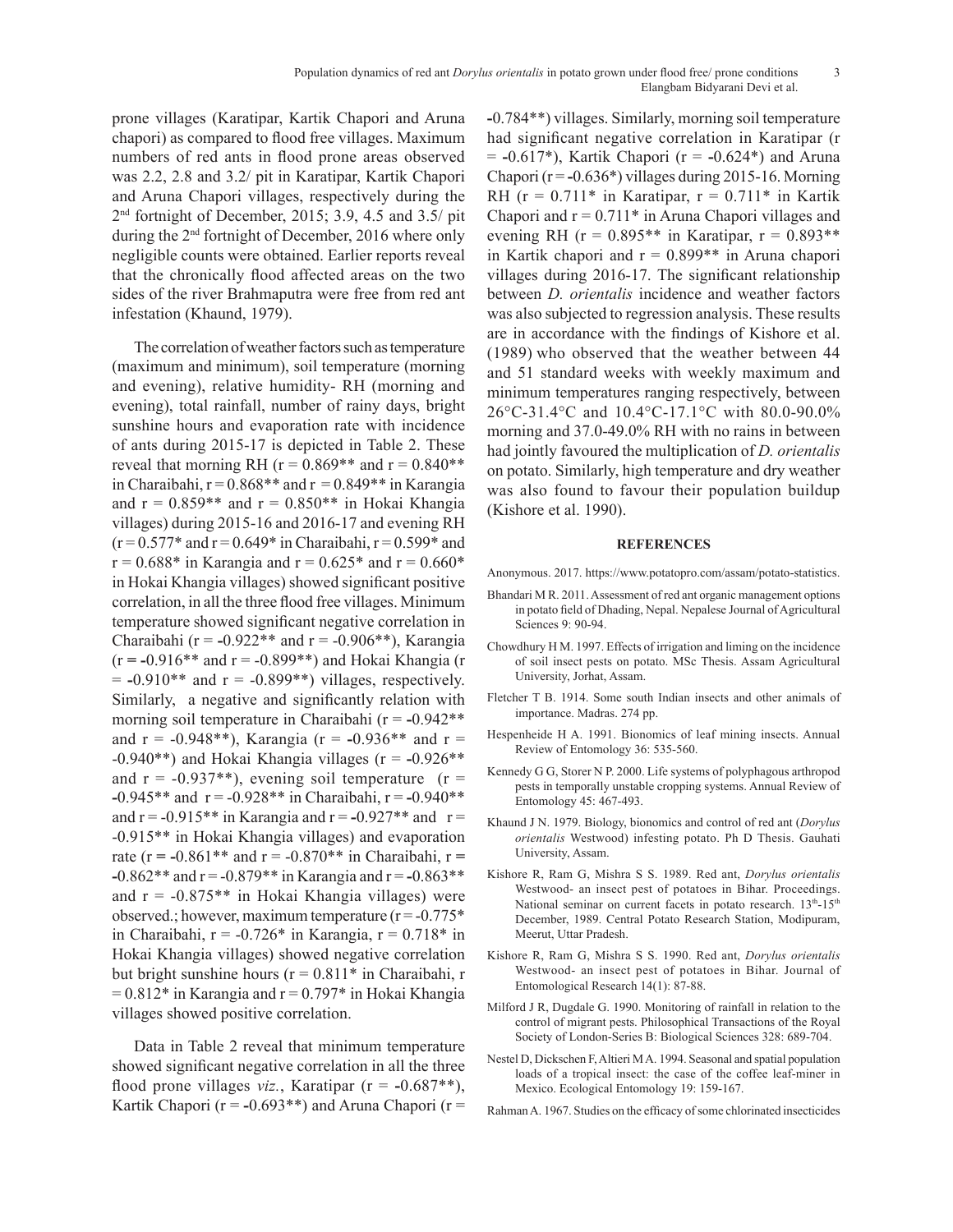|                                                                       |                                |                                 | Table 2. Correlation coefficient (r) and regression equation-D. <i>orientalis</i> incidence vs. weather factors $(2015-16)$ |                                   |                                  |                               |                           |                        |                              |                                     |
|-----------------------------------------------------------------------|--------------------------------|---------------------------------|-----------------------------------------------------------------------------------------------------------------------------|-----------------------------------|----------------------------------|-------------------------------|---------------------------|------------------------|------------------------------|-------------------------------------|
| Sampled<br>villages                                                   | Temperature (°C)<br>Maximum    | Minimum                         | Soil Temperature (°C)<br>Morning                                                                                            | Evening                           | Relative Humidity (%)<br>Morning | Evening                       | rainfall<br>Total<br>(mm) | No.of<br>rainy<br>days | <b>BSSH</b>                  | Evaporation rate<br>(mm)            |
| Flood free villages                                                   |                                |                                 |                                                                                                                             | 2015-16                           |                                  |                               |                           |                        |                              |                                     |
| 1. Charaibahi                                                         | 0.032 <sup>NS</sup>            | $-0.922**$<br>$y=-2.749x+57.87$ | $-0.942**$<br>$y=3.289x+82.91$                                                                                              | $y=-3.147x+91.61$<br>$-0.945**$   | $y=3.697x-337.8$<br>$0.869**$    | $0.577*$<br>$y=2.279x-143.2$  | $-0.193$ <sub>NS</sub>    | $-0.400$ <sup>NS</sup> | $0.135$ <sup>NS</sup>        | $-0.861**$<br>$y=-17.02x+50.31$     |
| 2. Karangia                                                           | $0.042^{NS}$                   | $y=-2.492x+52.13$<br>$-0.916**$ | $= -2.982x + 74.85$<br>$-0.936**$<br>⋋                                                                                      | $-0.940**$<br>$y=-2.856x+82.79$   | $y=3.37x-308.3$<br>$0.868**$     | $0.599*$<br>$y=2.157x-136.6$  | $-0.166^{NS}$             | $-0.409$ <sup>NS</sup> | $0.140^{NS}$                 | $-0.862**$<br>$y = -15.56x + 45.53$ |
| 3. Hokai<br>Khangia                                                   | 0.072 <sup>NS</sup>            | $y=-2.243x+46.26$<br>$-0.910**$ | $= -2.674x + 66.49$<br>$-0.926**$<br>>                                                                                      | $y=-2.553x+73.44$<br>$-0.927**$   | $y=3.024x-277.3$<br>$0.859**$    | $0.625*$<br>$y=2.043x-130.8$  | $-0.142^{NS}$             | $-0.438$ <sup>NS</sup> | $0.183^{\rm NS}$             | $-0.863**$<br>$y=-14.12x+40.51$     |
| Flood prone villages<br>1. Karatipar                                  | $0.081^{\rm NS}$               | $-0.687**$<br>$y=-0.177x+2.097$ | $-0.617*$<br>$=-0.123x+2.838$<br>➢                                                                                          | $-0.545^{NS}$                     | 0.529 <sup>NS</sup>              | 0.350 <sup>NS</sup>           | $-0.186$ <sup>NS</sup>    | $-0.587$ <sup>NS</sup> | $0.431$ <sup>NS</sup>        | $-0.533$ <sup>NS</sup>              |
| 2. Kartik<br>Chapori                                                  | 0.092 <sup>NS</sup>            | $y=-0.154x+2.750$<br>$-0.693**$ | $-0.624*$<br>$y=-0.162x+3.729$                                                                                              | $-0.553$ <sup>NS</sup>            | $0.537$ <sup>NS</sup>            | 0.367NS                       | $-0.182$ <sup>NS</sup>    | $-0.586^{NS}$          | 0.452 <sup>NS</sup>          | $-0.546^{NS}$                       |
| 3. Aruna<br>Chapori                                                   | $0.117$ $\rm NS$               | $-0.704**$<br>$v=-0.188x+3.377$ | $-0.636*$<br>$y=-0.199x+4.59$                                                                                               | 2016-17<br>$-0.568$ <sup>NS</sup> | $0.554^{NS}$                     | 0.407 <sup>NS</sup>           | $-0.163NS$                | $-0.580$ <sup>NS</sup> | $0.501^{\rm NS}$             | $-0.567^{NS}$                       |
| Flood free villages                                                   |                                |                                 |                                                                                                                             |                                   |                                  |                               |                           |                        |                              |                                     |
| 1. Charaibahi                                                         | $-0.775*$                      | $-0.906**$                      | $-0.948**$                                                                                                                  | $-0.928**$                        | $0.840**$                        | $0.649*$                      | $-0.430$ <sup>NS</sup>    | $-0.624^{NS}$          | $0.811*$                     | $-0.870**$                          |
| 2. Karangia                                                           | $y=-5.212x+171.8$<br>$-0.726*$ | $-0.899**$<br>$y=-2.904x+67.63$ | $y=-2.948x+79.93$<br>$-0.940**$                                                                                             | $-0.915**$<br>$y=-3.732x+112.7$   | $y=6.461x-606$<br>$0.849**$      | $0.688*$<br>$y=2.625x-155.1$  | $-0.432^{NS}$             | $-0.622^{NS}$          | $y=5.929x-15.49$<br>$0.812*$ | $-0.879**$<br>$y=-23.20x+68.29$     |
|                                                                       | $y=-1.090x+43.04$              | $y=-2.635x+61.08$               | $y=-2.675x+72.24$                                                                                                           | $y=3.366x+101.5$                  | $y=5.970x-560.6$                 | $y=2.472x-147$                |                           |                        | $y = 5.432x - 14.64$         | $y=-21.45x+62.52$                   |
| 3. Hokai                                                              | $-0.718*$                      | $-0.899**$                      | $-0.937**$                                                                                                                  | $-0.915**$                        | $0.850**$                        | $0.660*$                      | $-0.417$ <sup>NS</sup>    | $-0.613^{NS}$          | $0.797*$                     | $-0.875**$                          |
| Khangia                                                               | $y=-1.011x+39.87$              | $y=-2.466x+56.97$               | $y=-2.498x+67.31$                                                                                                           | $y=-3.152x+94.87$                 | $y=5.598x-525.9$                 | $y=2.286x-135.9$              |                           |                        | $y=4.977x-13.38$             | $y=-20.00x+58.15$                   |
| Flood prone villages<br>1. Karatipar                                  | $-0.455^{NS}$                  | $-0.425$ <sup>NS</sup>          | $-0.526^{NS}$                                                                                                               | $-0.386^{NS}$                     | $0.711*$                         | $0.895**$                     | $-0.175^{NS}$             | $-0.256^{NS}$          | $0.441^{NS}$                 | $-0.560^{NS}$                       |
|                                                                       |                                |                                 |                                                                                                                             |                                   | y=0.677x-64.89                   | $y=0.398x-25.7$               |                           |                        |                              |                                     |
| 2. Kartik                                                             | $-0.461$ <sup>NS</sup>         | $-0.427$ <sup>NS</sup>          | $-0.526$ <sup>NS</sup>                                                                                                      | $-0.398$ <sup>NS</sup>            | $0.711*$                         | $0.893**$                     | $-0.160^{NS}$             | $-0.255$ <sup>NS</sup> | $0.436$ <sup>NS</sup>        | $-0.559$ <sup>NS</sup>              |
| chapori                                                               |                                |                                 |                                                                                                                             |                                   | $y=0.697x-66.56$<br>$0.711*$     | $0.899**$<br>$y=0.460x-29.71$ |                           |                        |                              |                                     |
| 3. Aruna<br>chapori                                                   | $-0.434$ <sup>NS</sup>         | $-0.415$ <sup>NS</sup>          | $-0.517$ <sup>NS</sup>                                                                                                      | $-0.376^{NS}$                     | $v=0.525x-50.15$                 | $v=0.349x-22.55$              | $-0.164^{NS}$             | $-0.256^{NS}$          | $0.438$ <sup>NS</sup>        | $-0.559$ <sup>NS</sup>              |
| * Significant at p=0.05, ** Significant at p=0.01, NS-Non significant |                                |                                 |                                                                                                                             |                                   |                                  |                               |                           |                        |                              |                                     |